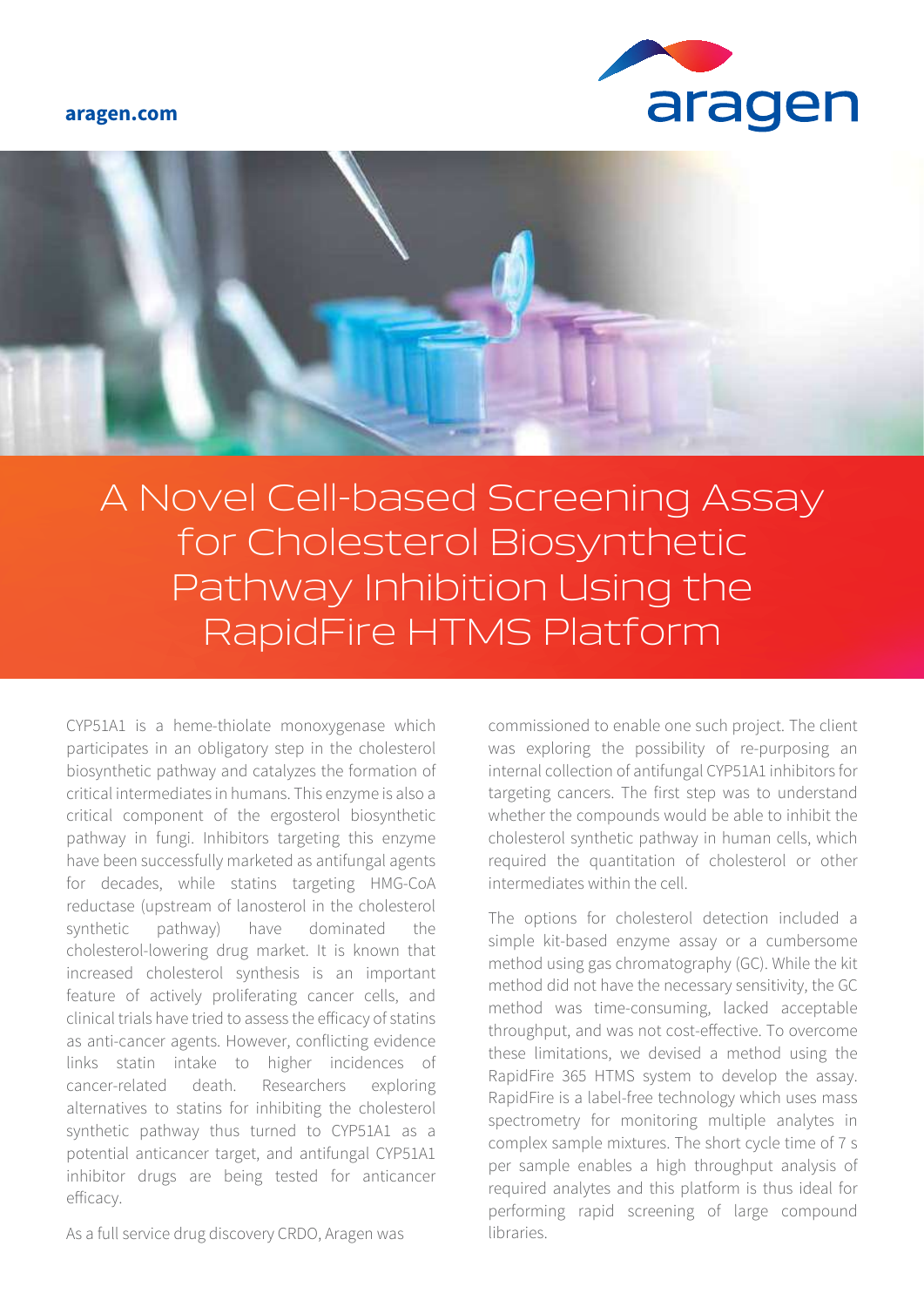Method development was undertaken for cholesterol, as well as for the CYP51A1 substrates lanosterol and Dihydrolanosterol. All the three analytes were adequately detectable with clear separation in pure samples, as well as in sample mixtures. However, detection and quantitation of the same analytes in the context of a mammalian cell lysate presented several challenges. Analysis of lysates from untreated cells and those from cells treated with oxiconazole (a CYP51A1 inhibitor) showed that all analytes were detectable, but presented unique challenges (Fig 1A, 1B, and 1C). Our observations are given below:

# **Cholesterol**

Though this sterol was detectable, the background signal was high, which masked the signal from the cholesterol synthetic pathway. Since we were using a label-free system, this result effectively ruled out cholesterol detection as a way forward for assay set up.

### Lanosterol

This sterol is a direct substrate of CYP51A1, and as

such an inhibitor of this enzyme should cause an accumulation of lanosterol and a higher lanosterol peak in the chromatogram. However, this was not borne out by the data (Fig 1B, delipidated media). Lanosterol was low with or without oxiconazole, a CYP51A1 inhibitor. A second enzyme (dehydrocholesterol reductase; DHCR24) converts lanosterol to 24, 25 Dihydrolanosterol, feeding into the Kandutsch-Russell pathway of cholesterol biosynthesis. This explained why we were not able to detect lanosterol accumulation in inhibitor-treated cell samples. It was clear that lanosterol was not the best analyte to monitor for CYP51A1 activity.

#### 24,25 Dihydrolanosterol

This sterol is a direct substrate of CYP51A1, and a clear accumulation of this analyte was observed in cells treated with oxiconazole. There was little to no interference from other analytes or from background signals. We thus chose this compound as the most appropriate candidate to measure as a surrogate for CYP51A1 activity.



# **Fig 1. Detection of Cholesterol (A), Lanosterol (B), and Dihydrolanosterol (C) in pure mixtures and in HaCaT cells treated with 0.1% DMSO or 10 µM Oxiconazole.**